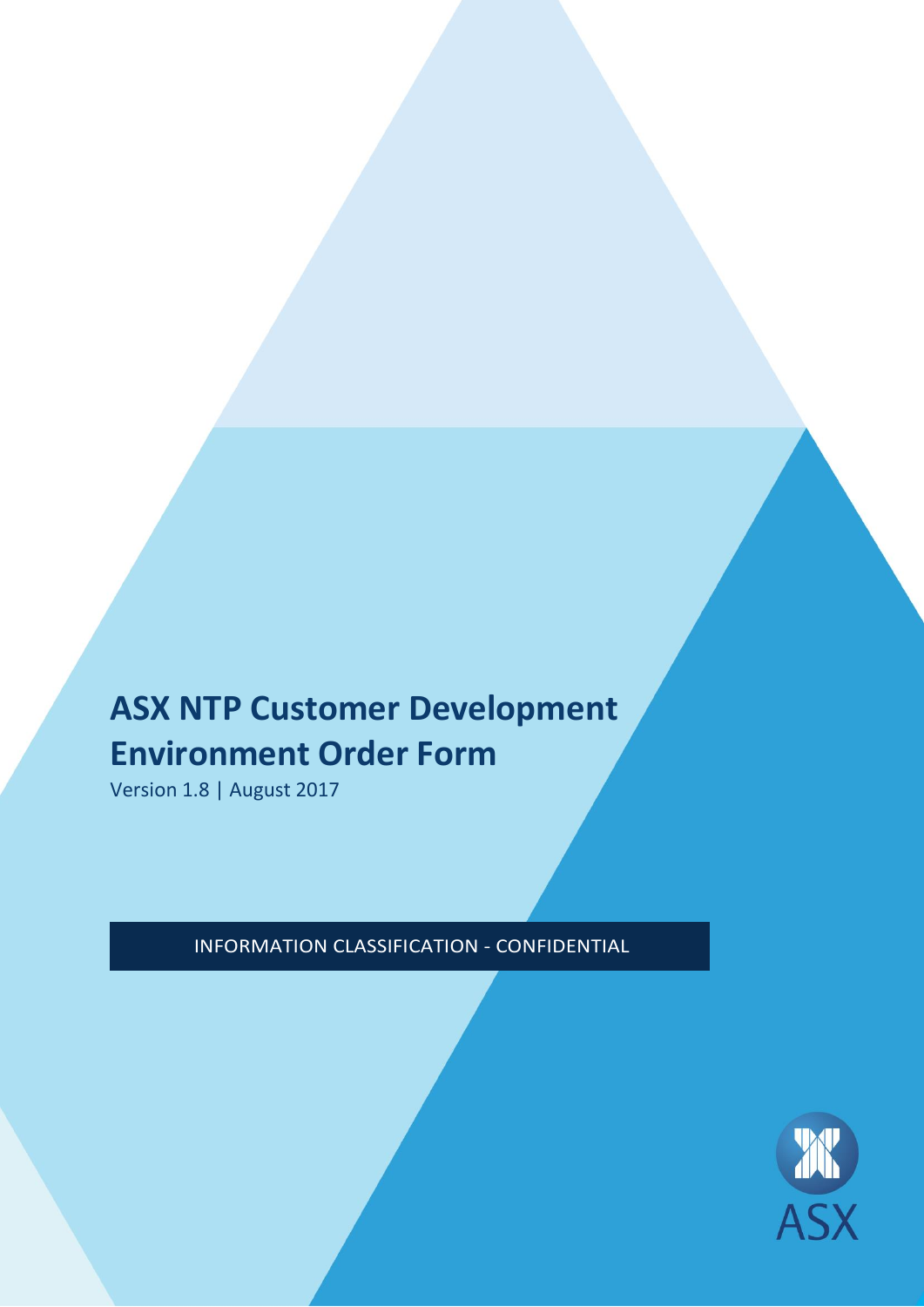Complete this form with as much detail as possible and return to the below customer readiness email address.

# **Party Details**

| <b>ASXO</b>       | <b>Name</b>               | <b>ASX Operations Pty Limited</b> |
|-------------------|---------------------------|-----------------------------------|
|                   | <b>ABN</b>                | 42 004 523 782                    |
|                   | <b>Address</b>            | 20 Bridge Street, Sydney NSW 2000 |
|                   | <b>Agreement Contact</b>  | Senior Manager, Trading Services  |
|                   |                           | Address: As above                 |
|                   |                           | Email: cts@asx.com.au             |
| <b>Subscriber</b> | <b>Name</b>               |                                   |
|                   | <b>ABN</b>                |                                   |
|                   | <b>Registered Address</b> |                                   |
|                   | <b>Agreement Contact</b>  |                                   |
|                   |                           | Phone:                            |
|                   |                           | Email:                            |

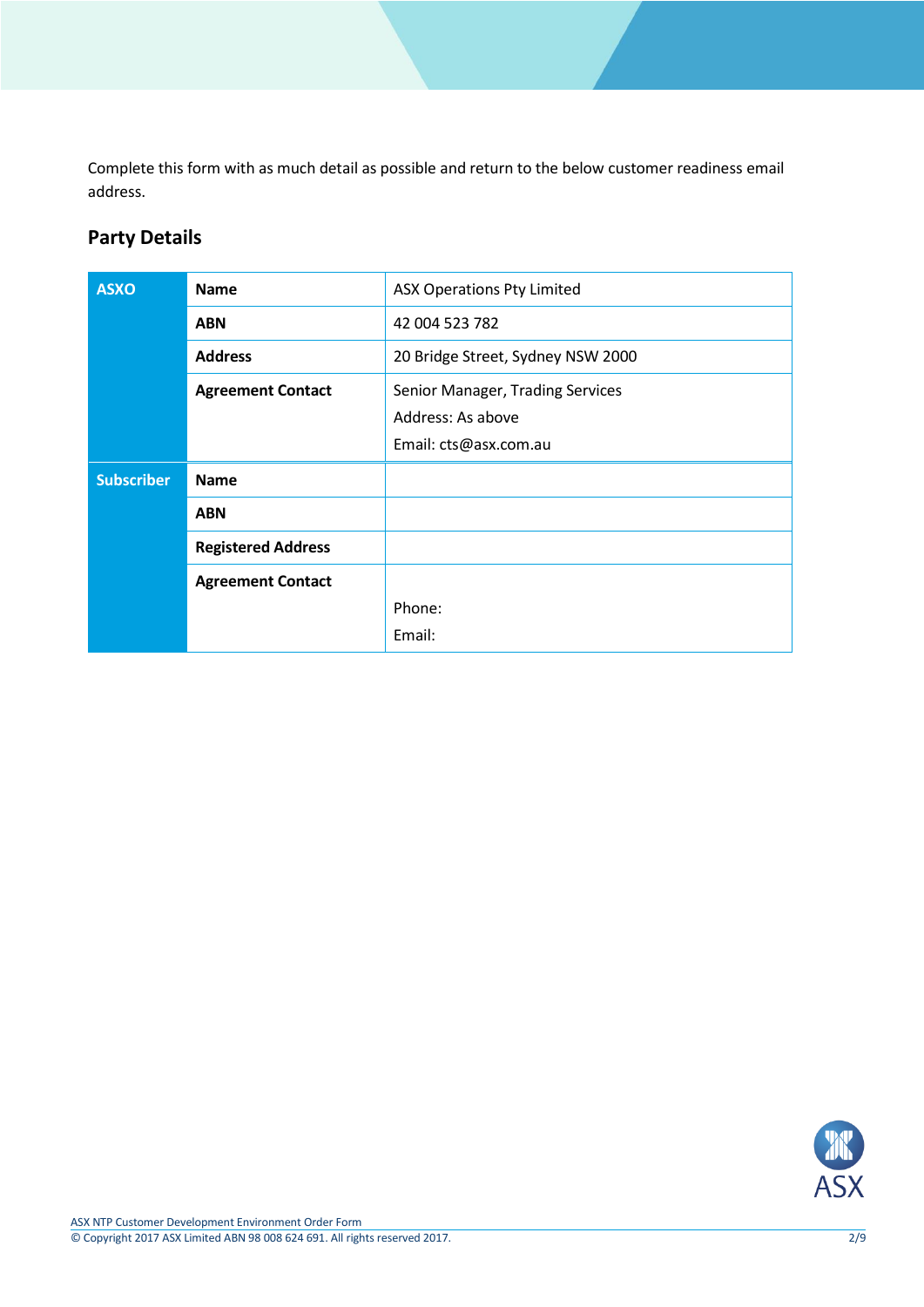# **Key Agreement Details**

**Technical Environment Access**

**A. Customer Development Environment (CDE) Or Customer Development Environment – Plus (CDE Plus)** 

Mark the boxes below corresponding to access requirements.

| <b>Business Environment</b>  | ASX 24 (Futures)<br>$\vert \ \ \vert$                                                                            |                            |  |
|------------------------------|------------------------------------------------------------------------------------------------------------------|----------------------------|--|
|                              | <b>FIX Order Entry</b>                                                                                           | Number of Login Sessions ( |  |
|                              | <b>FIX Market Data</b>                                                                                           | Number of Login Sessions ( |  |
| Protocol                     | FIX Drop Copy                                                                                                    | Number of Login Sessions ( |  |
|                              | ASX Market Data Protocol<br>(Multicast)                                                                          | Number of Login Sessions ( |  |
|                              |                                                                                                                  |                            |  |
|                              | <b>Customer Development Environment (CDE)</b>                                                                    |                            |  |
| <b>Technical Environment</b> | Customer Development Environment - Plus (CDE Plus)                                                               |                            |  |
|                              | (Please nominate one option only. If access to both CDE and CDE Plus is<br>required, please complete section C). |                            |  |
|                              | <b>ALC Cross Connect</b>                                                                                         |                            |  |
| <b>Connectivity Method</b>   | <b>ASX Net</b>                                                                                                   |                            |  |
|                              | Site to Site VPN                                                                                                 |                            |  |

#### **Location**

The Access Deliverables (including any Hardware) will be kept and used only at the following address or ALC cabinet:

\_\_\_\_\_\_\_\_\_\_\_\_\_\_\_\_\_\_\_\_\_\_\_\_\_\_\_\_\_\_\_\_\_\_\_\_\_\_\_\_\_\_\_\_\_\_\_\_\_\_\_\_\_\_\_\_\_\_\_\_\_\_\_\_\_\_\_\_\_\_\_\_\_\_\_\_\_\_\_\_\_\_\_\_\_\_\_\_

(*Insert Address/Cabinet Details*)

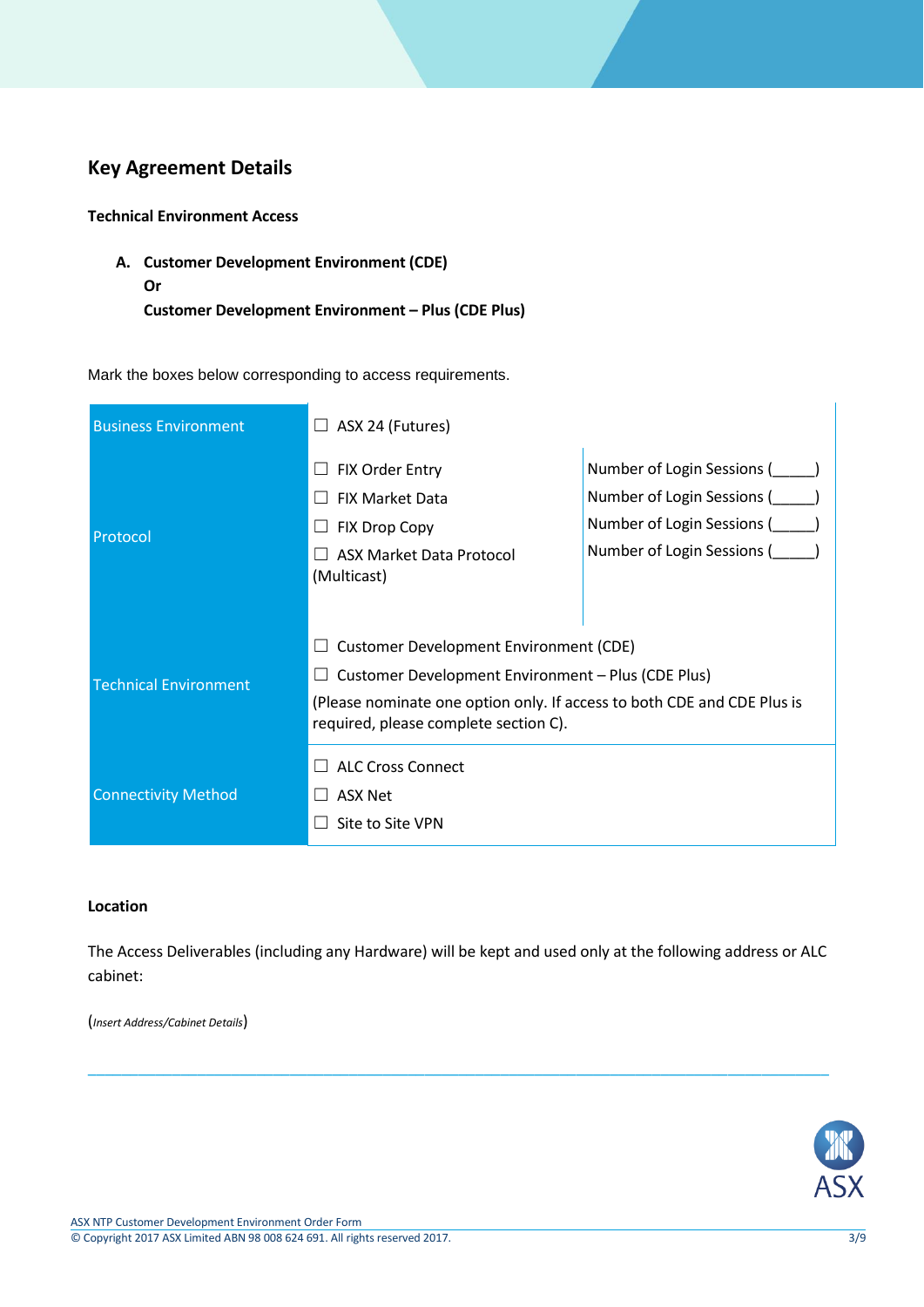# **Technical Environment Access**

### **B. Dedicated Development Environment (DDE)**

Mark the boxes below corresponding to access requirements.

| <b>Business Environment</b>  | ASX 24 (Futures)<br>⊔                                                                                                             |                                                                                                                      |
|------------------------------|-----------------------------------------------------------------------------------------------------------------------------------|----------------------------------------------------------------------------------------------------------------------|
| Protocol                     | FIX Order Entry<br>$\vert \ \ \vert$<br><b>FIX Market Data</b><br><b>FIX Drop Copy</b><br>ASX Market Data Protocol<br>(Multicast) | Number of Login Sessions (<br>Number of Login Sessions (<br>Number of Login Sessions (<br>Number of Login Sessions ( |
| <b>Technical Environment</b> | Dedicated Development Environment (DDE) *<br>Current production software version<br>Service Release software version              |                                                                                                                      |
| <b>Connectivity Method</b>   | <b>ALC Cross Connect</b><br><b>ASX Net</b><br>Site to Site VPN                                                                    |                                                                                                                      |

#### **Location**

The Access Deliverables (including any Hardware) will be kept and used only at the following address or ALC cabinet:

(*Insert Address/Cabinet Details*)

**\*Where you subscribe to DDE to access both the current production software version and the Service Release Software version, then two Dedicated Development Environment access fees are payable.** 

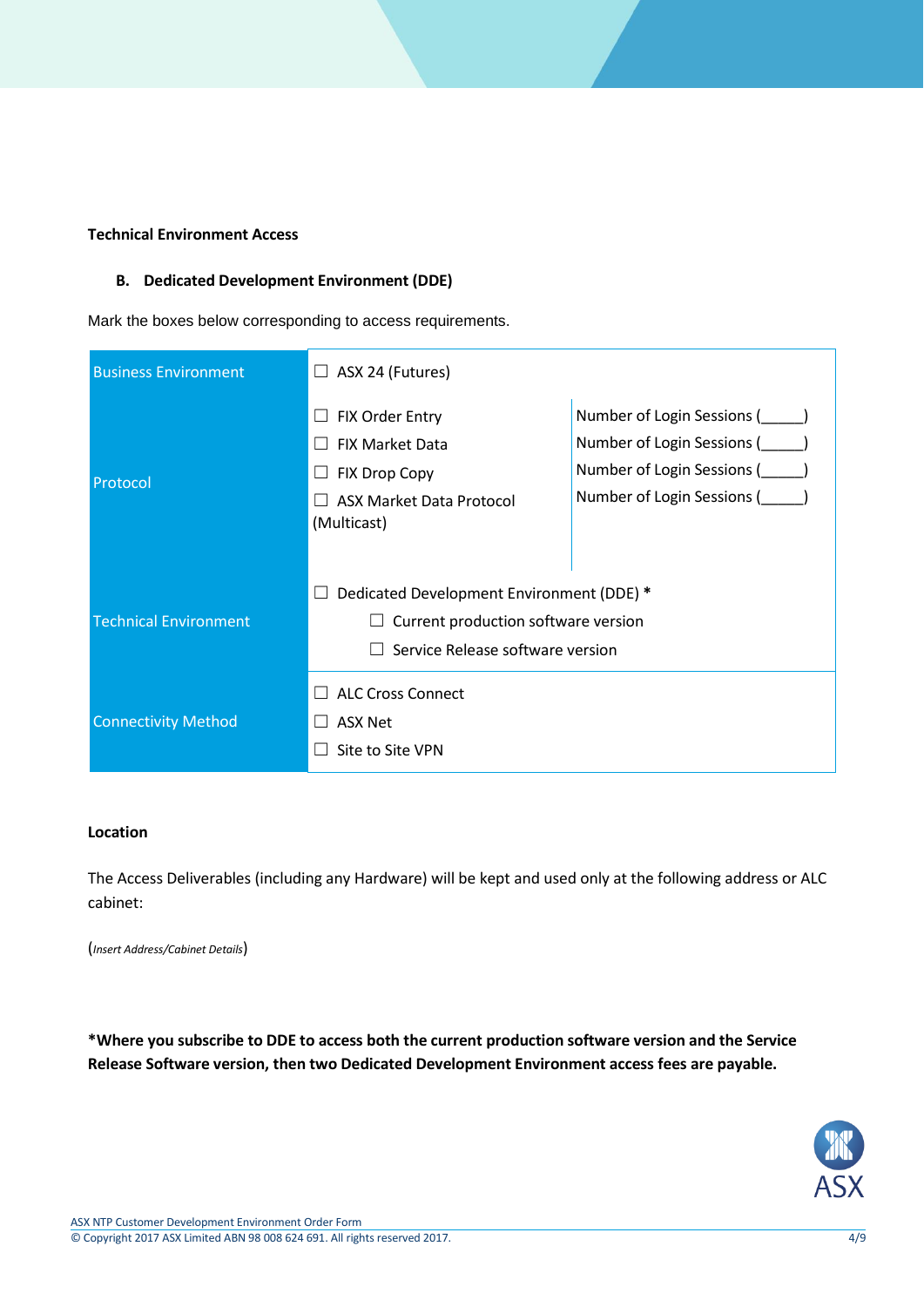#### **Technical Environment Access**

### **C. Bundle – CDE and CDE Plus**

Mark the boxes below corresponding to access requirements.

| <b>Business Environment</b>  | ASX 24 (Futures)<br>ப                                                                                                         |                                                                                                                      |
|------------------------------|-------------------------------------------------------------------------------------------------------------------------------|----------------------------------------------------------------------------------------------------------------------|
| Protocol                     | FIX Order Entry<br>$\mathcal{L}$<br><b>FIX Market Data</b><br><b>FIX Drop Copy</b><br>ASX Market Data Protocol<br>(Multicast) | Number of Login Sessions (<br>Number of Login Sessions (<br>Number of Login Sessions (<br>Number of Login Sessions ( |
| <b>Technical Environment</b> | Customer Development Environment (CDE) **<br>$\overline{\phantom{a}}$                                                         |                                                                                                                      |
| <b>Connectivity Method</b>   | <b>ALC Cross Connect</b><br><b>ASX Net</b><br>Site to Site VPN                                                                |                                                                                                                      |

\_\_\_\_\_\_\_\_\_\_\_\_\_\_\_\_\_\_\_\_\_\_\_\_\_\_\_\_\_\_\_\_\_\_\_\_\_\_\_\_\_\_\_\_\_\_\_\_\_\_\_\_\_\_\_\_\_\_\_\_\_\_\_\_\_\_\_\_\_\_\_\_\_\_\_\_\_\_\_\_\_\_\_\_\_\_\_\_

## **Location**

The Access Deliverables (including any Hardware) will be kept and used only at the following address or ALC cabinet:

#### (*Insert Address/Cabinet Details*)

| <b>Business Environment</b> | $\Box$ ASX 24 (Futures)                          |                                                          |
|-----------------------------|--------------------------------------------------|----------------------------------------------------------|
| <b>Protocol</b>             | $\Box$ FIX Order Entry<br>$\Box$ FIX Market Data | Number of Login Sessions (<br>Number of Login Sessions ( |

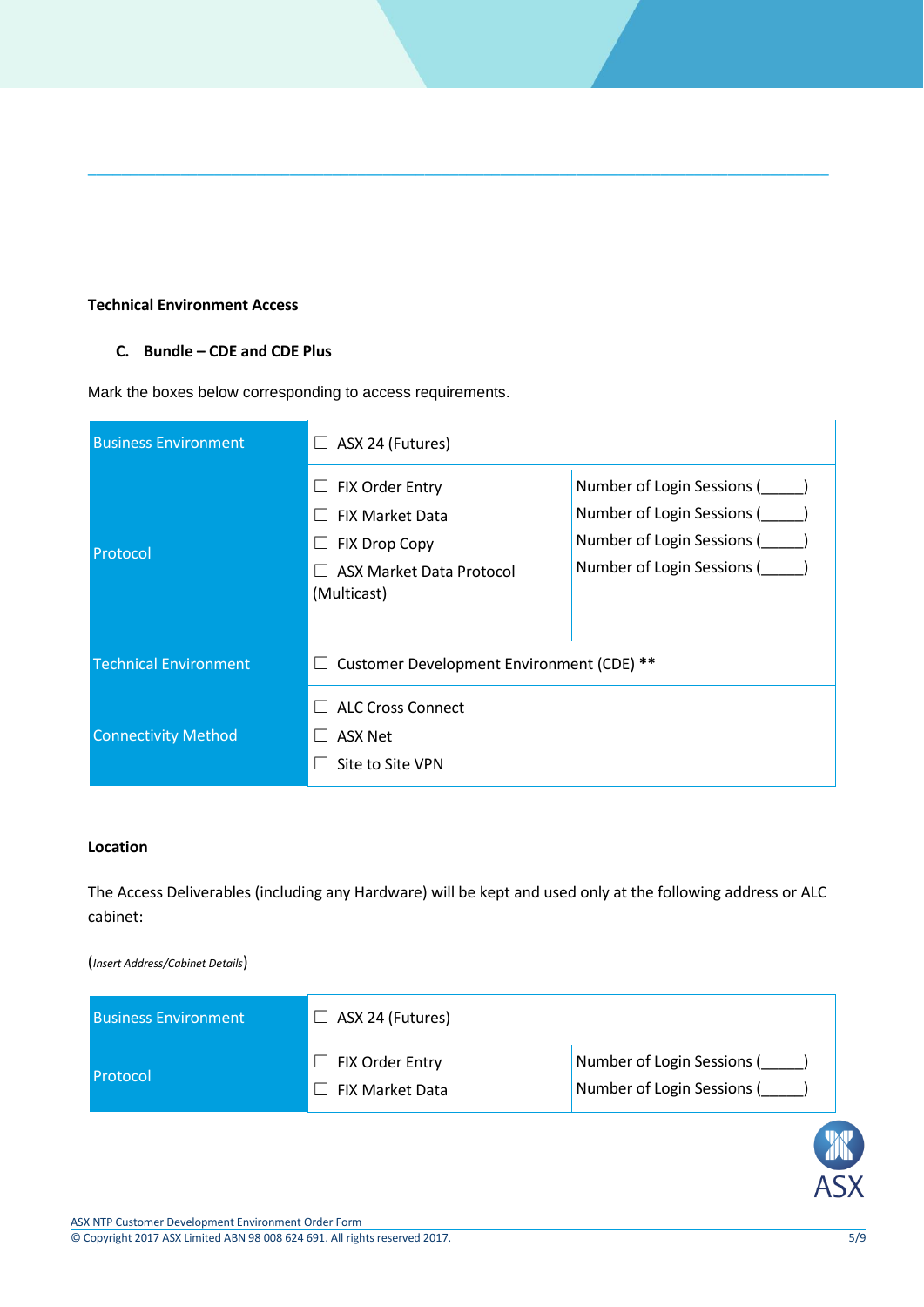|                              | <b>FIX Drop Copy</b><br>പ<br>ASX Market Data Protocol<br>(Multicast) | Number of Login Sessions (<br>Number of Login Sessions ( |
|------------------------------|----------------------------------------------------------------------|----------------------------------------------------------|
| <b>Technical Environment</b> | Customer Development Environment - Plus (CDE Plus) **<br>ப           |                                                          |
|                              | <b>ALC Cross Connect</b>                                             |                                                          |
| <b>Connectivity Method</b>   | ASX Net                                                              |                                                          |
|                              | Site to Site VPN                                                     |                                                          |

#### **Location**

The Access Deliverables (including any Hardware) will be kept and used only at the following address or ALC cabinet:

(*Insert Address/Cabinet Details*)

**\*\*This section C for Technical Environment Access, is to be completed where you would like to subscribe to both CDE and CDE Plus together.** 

- **- Where you subscribe to one protocol only in each of CDE and CDE Plus, then this attracts a special rate of \$1,200pm for the bundle.**
- **- Where you subscribe to multiple protocols in each of CDE and CDE Plus (ie: FIX and Market Data Protocol), then in addition to the bundle rate of \$1,200pm, the 'Development Environment – access to each additional environment' charge will be payable for access to the environments in respect of those additional protocols.**

\_\_\_\_\_\_\_\_\_\_\_\_\_\_\_\_\_\_\_\_\_\_\_\_\_\_\_\_\_\_\_\_\_\_\_\_\_\_\_\_\_\_\_\_\_\_\_\_\_\_\_\_\_\_\_\_\_\_\_\_\_\_\_\_\_\_\_\_\_\_\_\_\_\_\_\_\_\_\_\_\_\_\_\_\_\_\_\_

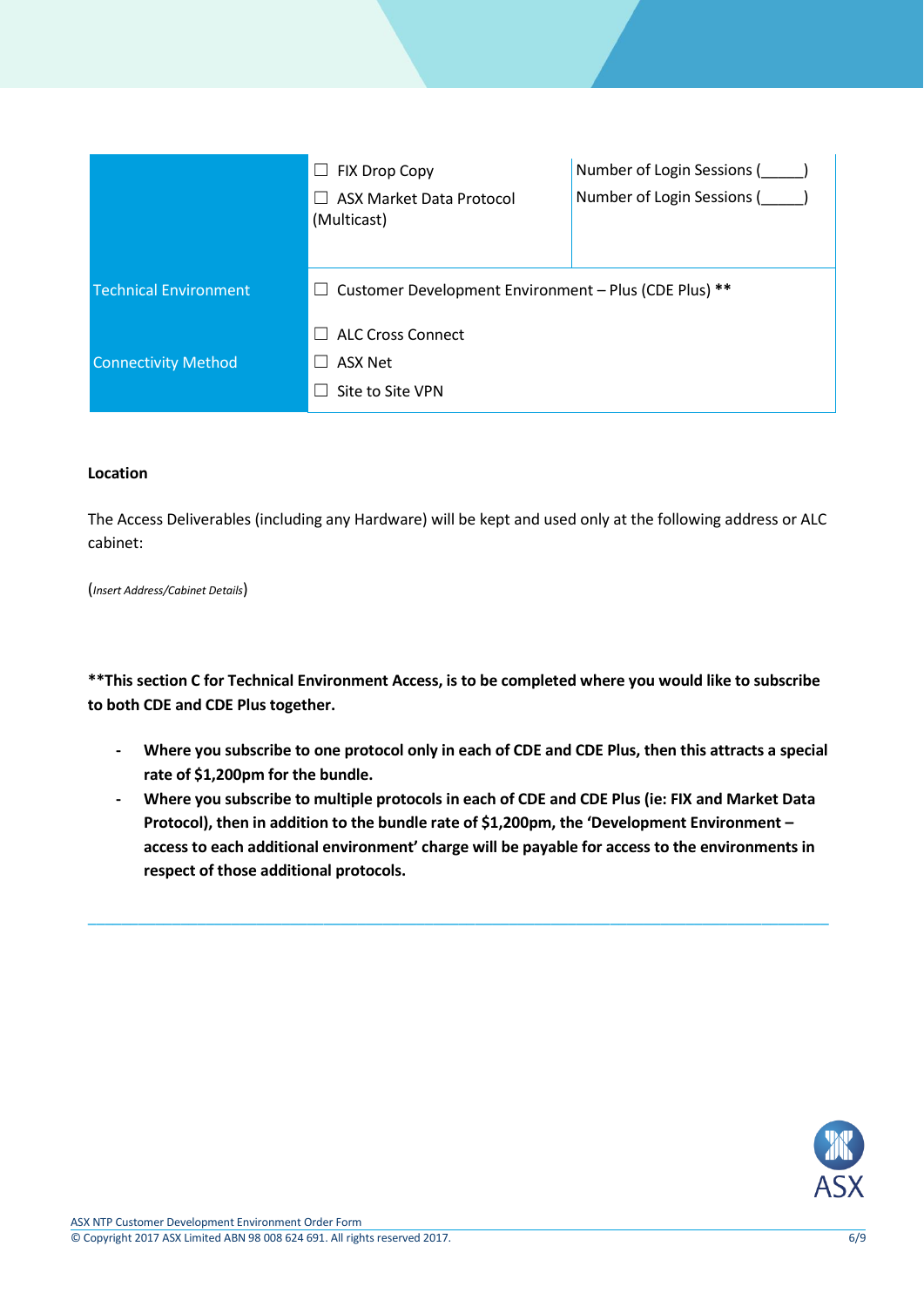# **Software Application Access Information**

Please list the Software applications that will interface with the platform, if you have more than spaces allocated please advise CTS on submission.

| Application 1 - Name/Version<br>Please specify if this is In-house or ISV |  |
|---------------------------------------------------------------------------|--|
| Order Entry/Market Data or both                                           |  |
| Application 2 - Name/Version<br>Please specify if this is In-house or ISV |  |
| Order Entry/Market Data or both                                           |  |
| Application 3 - Name/Version<br>Please specify if this is In-house or ISV |  |
| Order Entry/Market Data or both                                           |  |
| Application 4 - Name/Version<br>Please specify if this is In-house or ISV |  |
| Order Entry/Market Data or both                                           |  |



| <b>Business Environment</b> | $\Box$ ASX 24 (Futures)                                                          |                                                                                                                                                       |
|-----------------------------|----------------------------------------------------------------------------------|-------------------------------------------------------------------------------------------------------------------------------------------------------|
| Software                    | <b>ASX Trading Terminal</b><br><b>ASX Administration Risk</b><br><b>Terminal</b> | <b>Super Trading User</b><br><b>Trading User</b><br>Cancel-only User<br>View-only User<br><b>Trading Member Admin</b><br><b>Clearing Member Admin</b> |
| Documentation               | Website access (ASX Online)<br>User Guide                                        |                                                                                                                                                       |
| Hardware                    | Not applicable                                                                   |                                                                                                                                                       |



**ASX**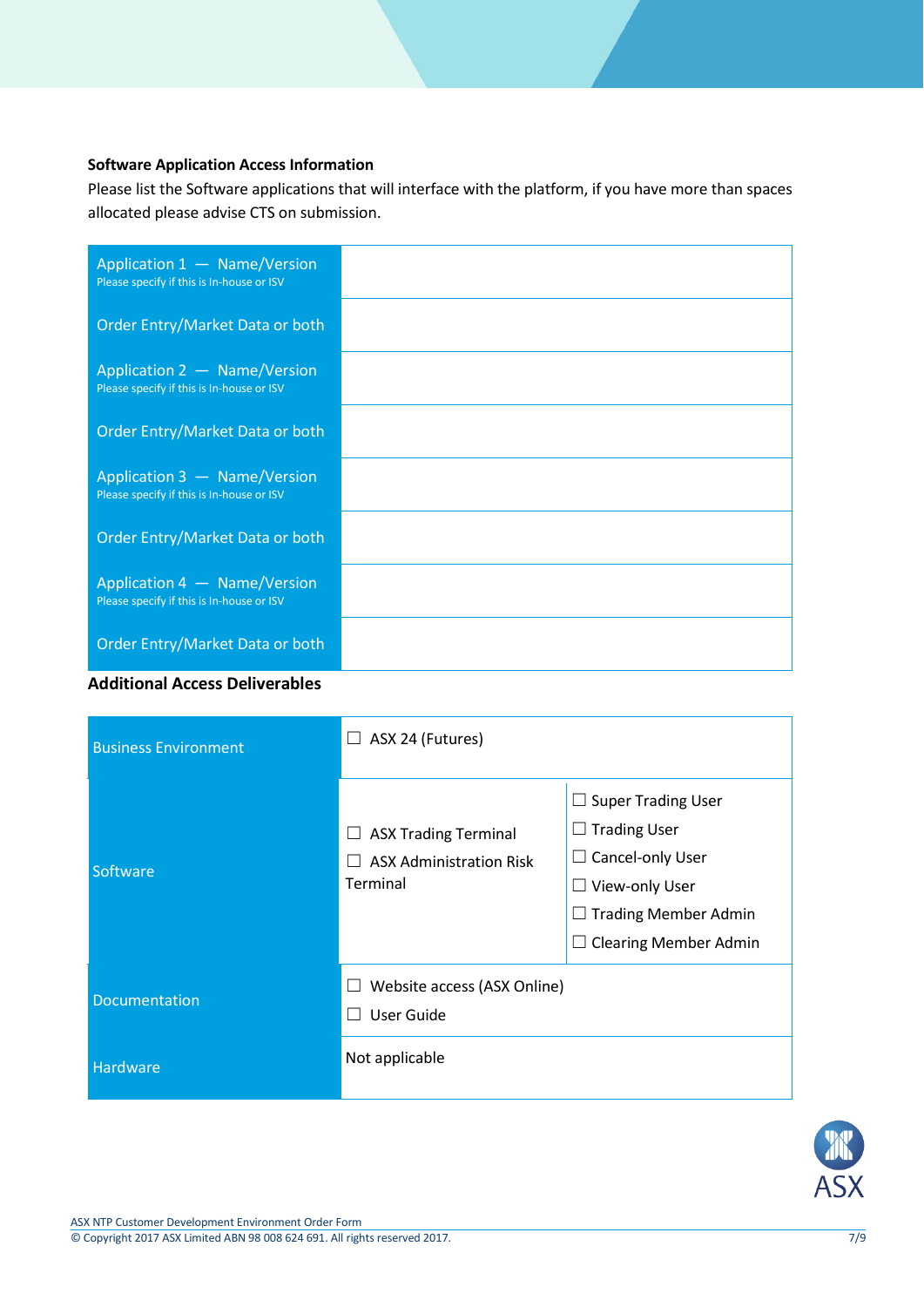## **Technical Contact Details**

| Name:                   |         |
|-------------------------|---------|
| Location:               |         |
|                         | Tel:    |
| <b>Contact Details:</b> | Mobile: |
|                         | Email:  |
| Any other info:         |         |
| Name:                   |         |
| Location:               |         |
|                         | Tel:    |
| <b>Contact Details:</b> | Mobile: |
|                         | Email:  |
| Any other info:         |         |

#### **Fees**

The Subscriber will pay the Fees specified in the Fee Schedule. The Subscriber acknowledges that the Fees are subject to change during the life of the Agreement.

ASXO and the Subscriber have executed a Subscriber Technical Access Agreement dated ('the Access Agreement') and by signing below, ASXO and the Subscriber agree that this Order Form is subject to the terms and conditions of the Access Agreement and all attachments, addenda and other documents that the parties agree in writing from time to time will form part of the Access Agreement. This Order Form, the Access Agreement, and any agreed attachments, addenda and other documents, are collectively referred to throughout these documents as the "Agreement".

| Signed for and on behalf of the Subscriber: | Signed for and on behalf of ASX Operations Pty<br>Limited ABN 42 004 523 782: |
|---------------------------------------------|-------------------------------------------------------------------------------|
|                                             |                                                                               |
|                                             |                                                                               |
|                                             |                                                                               |
| Position: _______________________           | Position: _______________________                                             |
|                                             |                                                                               |